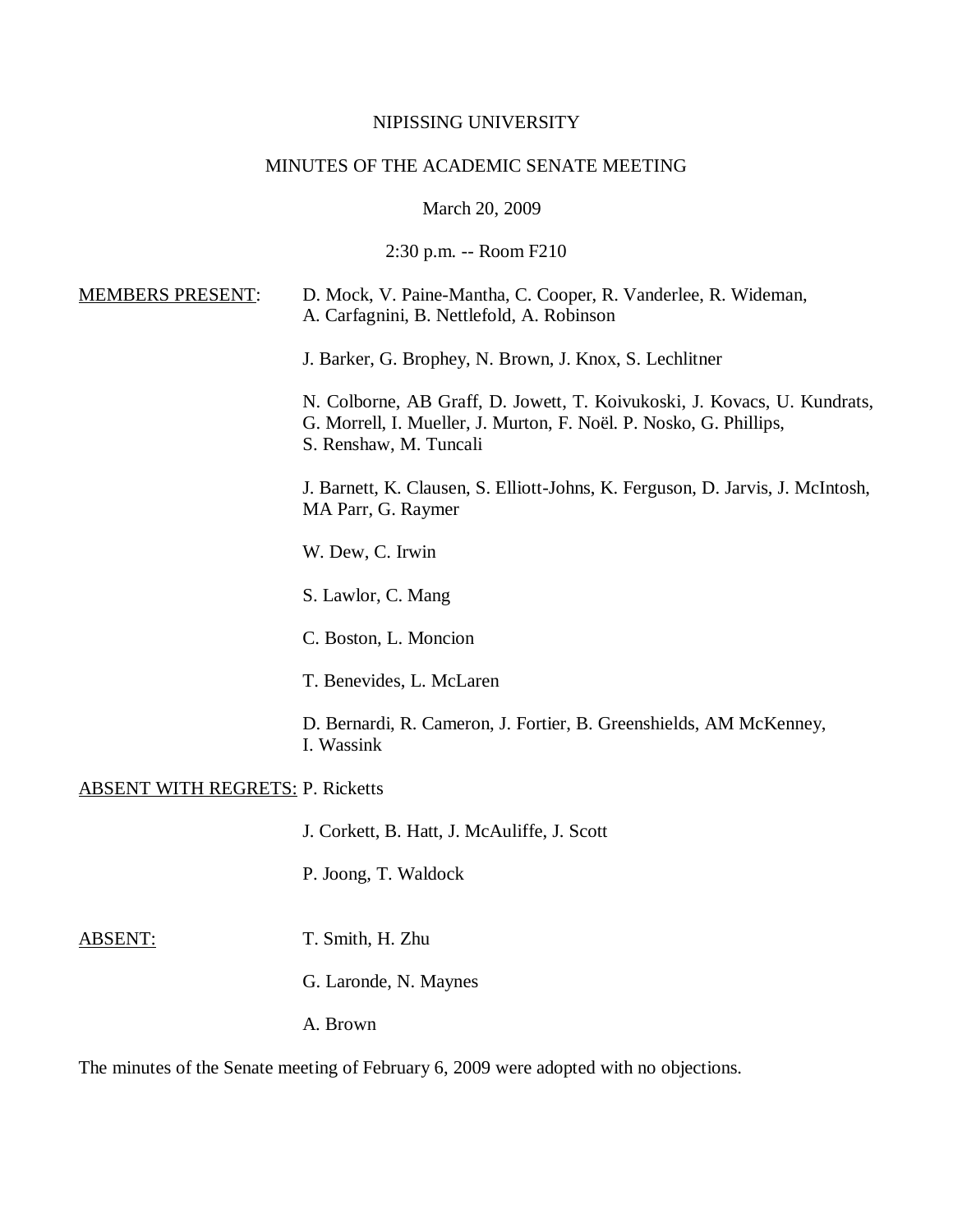# READING AND DISPOSING OF COMMUNICATIONS

A letter was sent to the Chair of Senate and the Senate Speaker by Dr. Chris Sarlo. It was read in its entirety. A discussion followed and resulted in the following motion:

MOTION 1: Moved by S. Lawlor, seconded by T. Koivukoski that the two questions posed in Dr. Sarlo's letter (read in Senate on March 20, 2009) be referred immediately to the Academic Planning Committee, with the direction that a written report concerning possible procedural anomalies be made available to all senators by April 6, 2009. CARRIED

## ANNOUNCEMENTS

The President began his announcements by acknowledging the discord everyone at Nipissing University is feeling. He indicated that all universities are experiencing difficult economic times and many institutions are now running large deficits. The President noted that Nipissing began the 2008-09 budget year with a structural deficit of \$2.6M. The university has addressed this in year deficit through net revenue gains from increased enrolment, a \$1.2M cut of non-salary expenditures and a hold on certain projects and position replacements with the hope of achieving a balanced budget.

For the 2009-10 budget year, the President noted that operating expenses will increase between 5.5 and 6%. This, along with a probable enrollment decline and no indication from the provincial government of assistance in the form of an operating grant increase, could mean a \$4.0M deficit. This does not include \$600K-\$700K in new positions required to deliver new programs and activities. The first response was a review of all non-salaried budgets (29% of total) within the institution in anticipation of a 5% reduction. A total of \$1.2M was identified in cuts. Managers were asked to consider other proposals or alternatives that created efficiencies and cost reductions through first-stage restructuring or revenue generation. Regretfully, through these actions to alleviate this deficit, 10 positions were eliminated and restructuring of the affected areas is under way. The President added that administration continues to seek proposals to generate revenue and reduce expenses. With this series of cuts, Nipissing is still facing a projected 2009- 10 deficit in excess of \$2M.

The President also noted that the reviewers from OCGS were on campus this week to assess the facilities for a potential Masters of Science in Mathematics program. He also added that applications to the MA in History program have increased and include a number of applicants from outside of Nipissing University.

Senators were also informed that there has been a provincial reallocation of graduate spots, and the President noted that Nipissing University did not receive any. He indicated that he is strongly advocating for more allocations by meeting with the Minister and Deputy Minister of Training, Colleges and Universities in April. The President added that this is the first tangible evidence that the provincial government is embarking on a tiered post secondary system.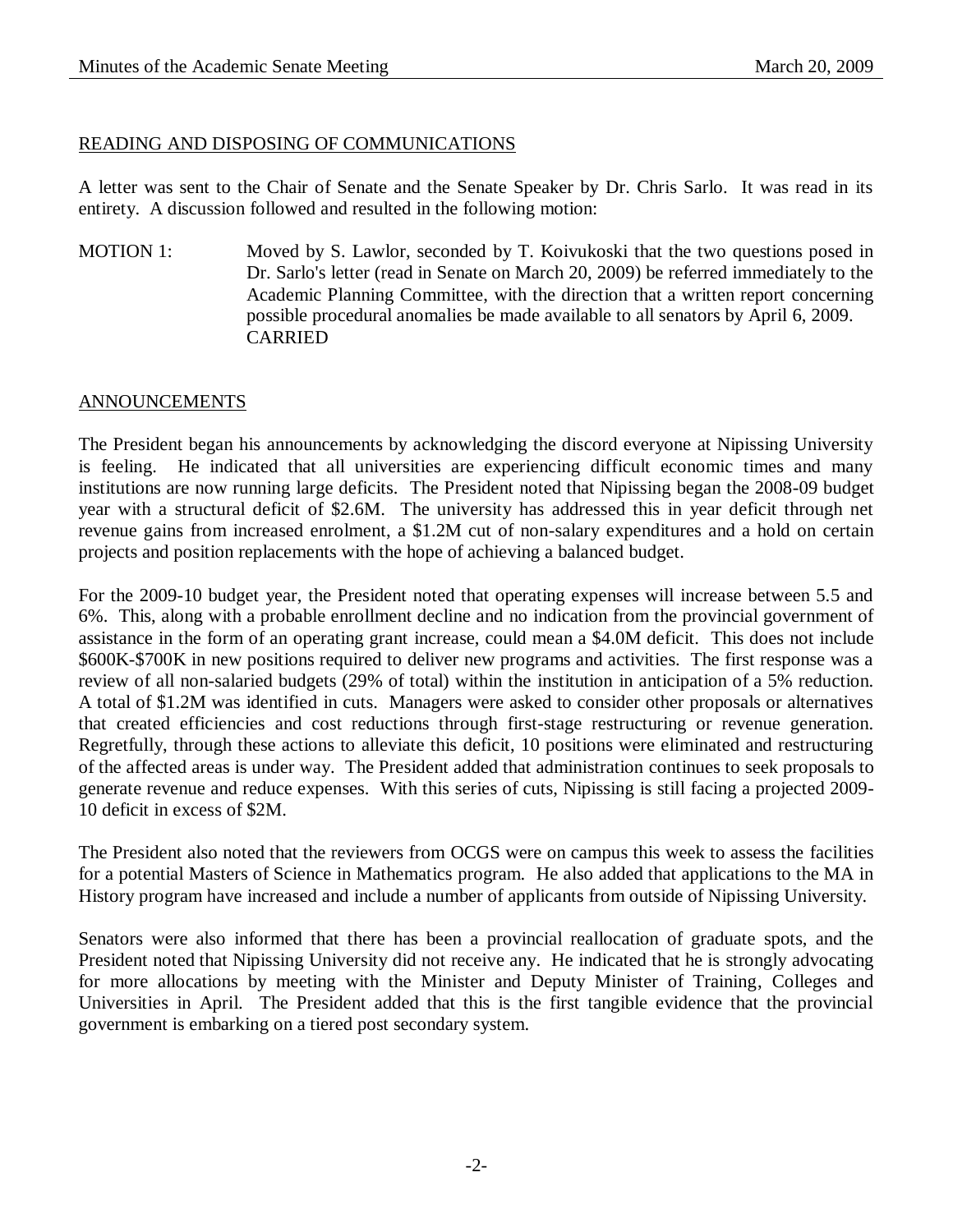The federal government has set aside \$2B for infrastructure money for postsecondary institutions of which 70% is earmarked for universities. The President noted that there is a battle brewing between the two levels of government on how this money will flow with the federal government wishing to "cherry pick" projects without provincial input.

The President provided a brief update on the status of the Ontarians with Disabilities Act. He indicated that the implementation of this Act will have a huge impact on costs to universities and their programming.

Faculty and staff who were involved in this week's March UpClose were thanked. Close to 700 potential students and parents were on campus. He also thanked the committee who organized the very successful CCAA National Volleyball Championship and congratulated the Lady Lakers. The 25 recipients of the Dave Marshall Leadership Awards were also acknowledged with congratulations.

The Vice-President Finance and Administration reiterated the President's account of budget issues. However, she did add that the university is still looking for new and innovative ways of doing business. An RFP is going out for the campus shop operations. She also noted that additional revenue is being generated from a variety of initiatives from all three faculties. The Vice-President also added that the federal focus on the \$2B infrastructure money is towards science and technology, while the province wishes to see the money go towards deferred maintenance needs. It was noted that the research complex that is currently under construction may not be eligible for this funding. However, the Surtees Centre is in need of expansion to meet the needs of the Physical and Health Education program. The Library tender will be going out in the near future.

The Dean of Applied and Professional Studies was delighted to announce that three business students recently participated in the 1<sup>st</sup> annual Ryerson University Accounting Case Competition. Thirteen teams from across the province participated and Nipissing students placed second, losing out by only 1%. Senator Vanderlee also reminded senators of the 2<sup>nd</sup> annual Undergraduate Research Conference on March 27 and 28. The keynote speaker will be Dr. Dean Bavington, the CRC Chair in Environmental History.

The Dean of Arts and Science commented on the excellent Political Science/History symposium held this past Wednesday. Senator Cooper also reminded senators that the students from Fine Arts are displaying their works of arts until next week.

Senator Wideman, Dean of Education (interim) was pleased to report on the agreement between Apple computers and the Faculty of Education. Educations students will be utilizing Mac Books in the fall of 2009. This unique partnership with Apple may extend into the research area.

Senator Fortier, NUSU President indicated to Senate that the valedictorian process will begin next week. He also noted that the opening tender for the new student centre will begin next month. The incoming NUSU executive will be attending a retreat on April 23, 2009.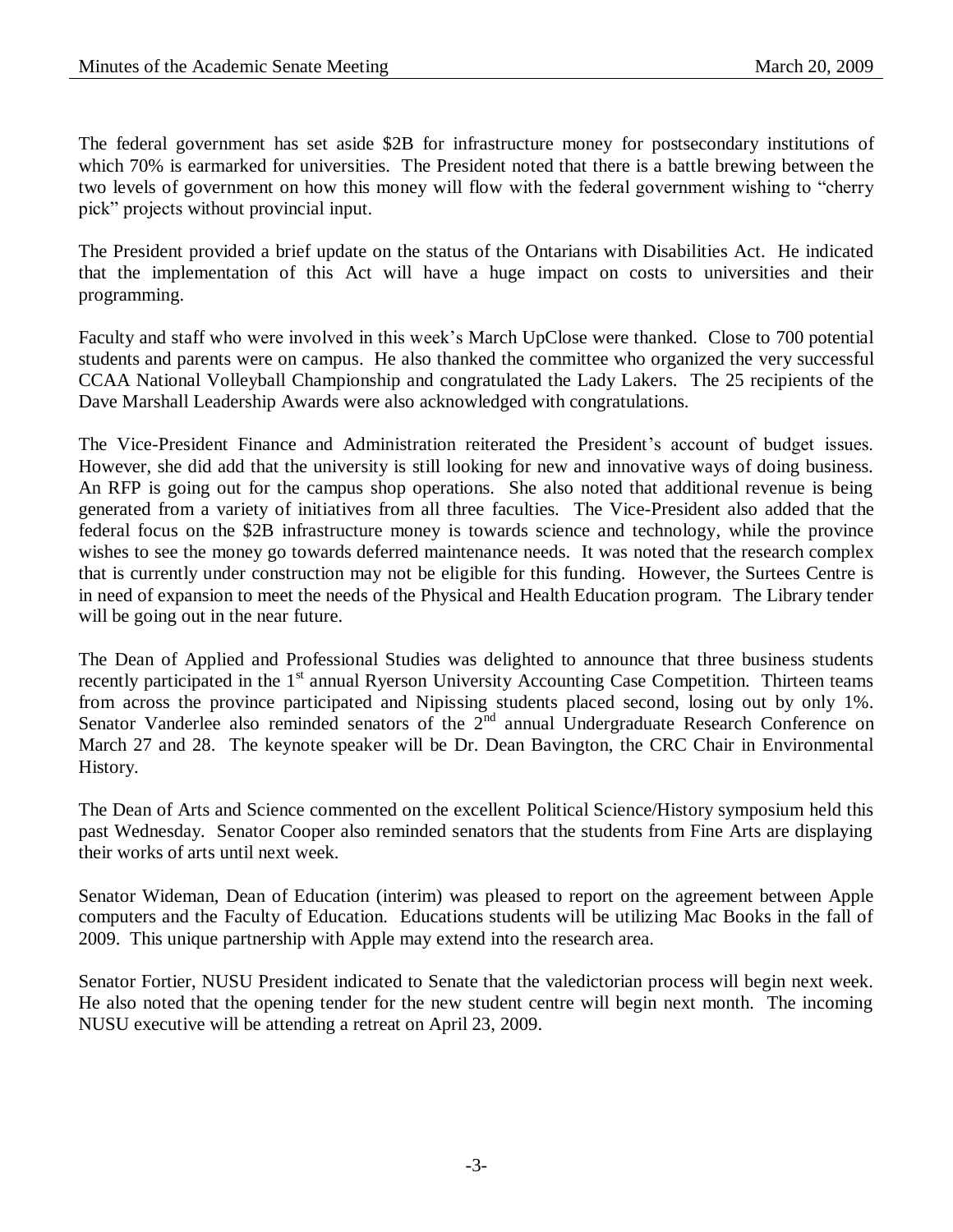Senator Mang wished to remind senators that the last show for the Near North Voices will be Wednesday, April 8 in the Nipissing Theatre.

Senator Nettlefold announced to Senate that a letter signed by 94 members of administration and support staff supporting the President and Nipissing University has been delivered to the Chair of the Board of Governors with copies to the Chair of Senate and the Senate Speaker.

## REPORTS OF STANDING COMMITTEES

Senate Executive Committee

| <b>MOTION 2:</b> | Moved by D. Mock, seconded by AB Graff that the Report of the Senate Executive<br>Committee dated March 12, 2009 be received.<br><b>CARRIED</b>                                                            |
|------------------|------------------------------------------------------------------------------------------------------------------------------------------------------------------------------------------------------------|
| <b>MOTION 3:</b> | Moved by D. Mock, seconded by AB Graff that diplomas be awarded to students<br>listed on Appendix A who have completed all requirements for their respective<br>degrees and certificates<br><b>CARRIED</b> |
| <b>MOTION 4:</b> | Moved by D. Mock, seconded by AB Graff that Senate move into an in-camera<br>session.<br><b>CARRIED</b>                                                                                                    |
| <b>MOTION 5:</b> | Moved by D. Mock, seconded by AB Graff that Senate move out of the in-camera<br>session.<br><b>CARRIED</b>                                                                                                 |

Academic Planning Committee

- MOTION 6: Moved by G. Phillips, seconded by K. Clausen that the Report of the Academic Planning Committee dated February 24, 2009 be received. CARRIED
- MOTION 7: Moved by G. Phillips, seconded by C. Cooper that Senate approve the Policy on Religious Accommodation for Students as outlined in the attached document. CARRIED
- MOTION 8: Moved by G. Phillips, seconded by AB Graff that Senate approve the addition of a phrase to the terms of reference in Article  $9.6(c)(i)$  of the Senate bylaws to now read: to engage in on-going review and discussion of all matters related to teaching and learning for faculty and students (conceived of as mutually supporting and informing activities), including but not limited to the evaluation of teaching, instructional development and the promotion of teaching excellence, teaching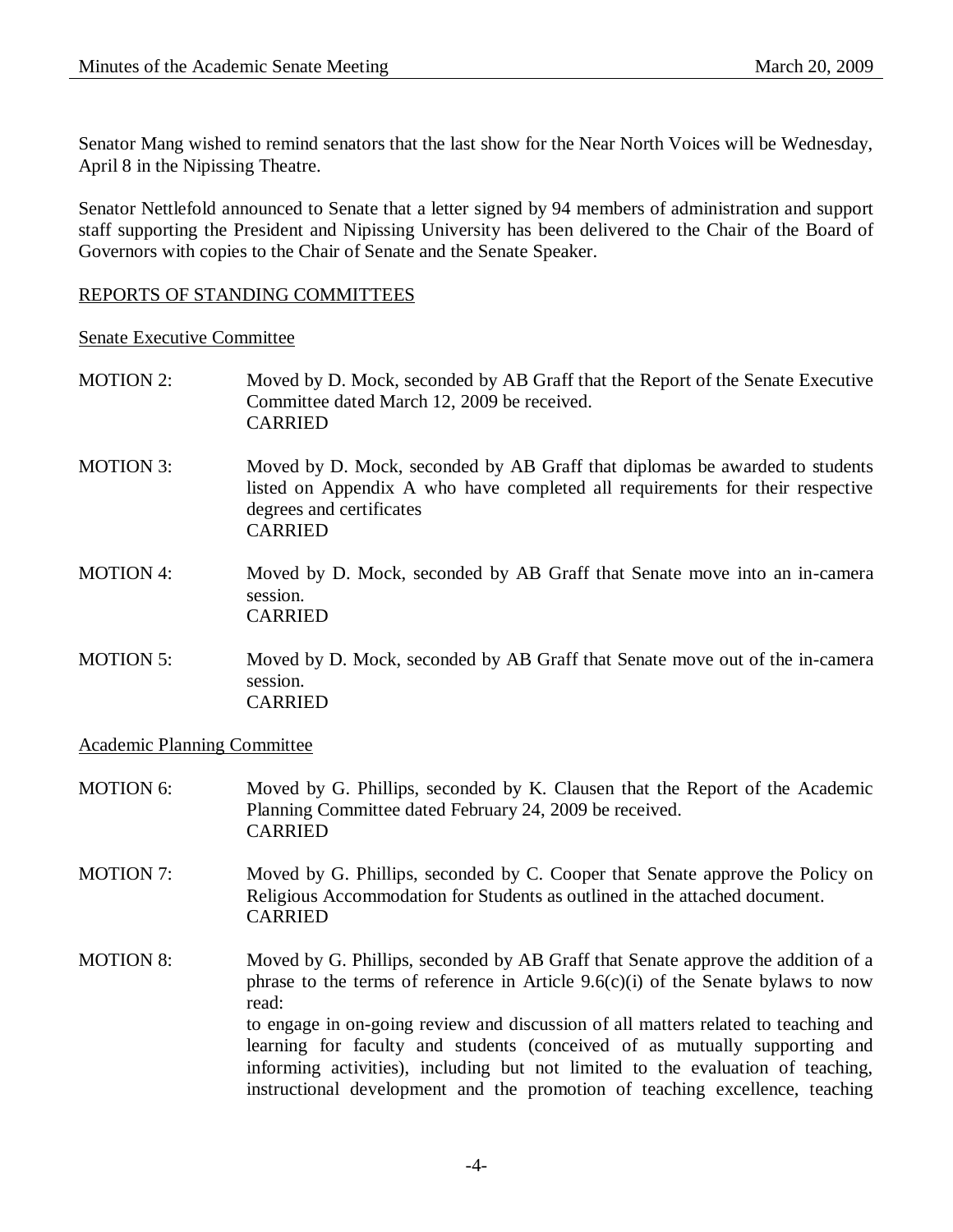awards policy, and the various resources and services available to support student learning, *to support the development of a university-wide teaching and learning centre* and to make recommendations to Senate as necessary and appropriate; CARRIED

#### Undergraduate Studies Committee

MOTION 9: Moved by R. Vanderlee, seconded by AB Graff that Senate receive the Report of the Undergraduate Studies Committee dated February 13, 2009. CARRIED

#### **Faculty of Applied & Professional Studies**

#### *School of Business and Economics*

# MOTION 10: Moved by R. Vanderlee, seconded by C. Mang that Senate approve the following changes in Marketing:

- i) Course title change for MKTG3436 Public & Non-profit Marketing to MKTG3436 Social Marketing; and
- ii) modify the course description for MKTG 3436 to read 'The course examines the marketing function in the context of public and non-profit organizations, as it is performed to enhance social goals. Specifically, the course explores how marketing can be used to influence behaviour (e.g. eating well) or not to behave (e.g. not smoking, drugs or abuse). Case work, class discussion and lectures are the principal teaching methods used, supplemented by group work'.

as outlined in the attached document. CARRIED

#### *Nursing*

- MOTION 11: Moved by R. Vanderlee, seconded by C. Brown that Senate give Stage 2 curriculum approval to the BScN-RPN Program by approving the addition of the BScN–RPN Bridging Program to the existing curriculum of the BScN program. The BScN-RPN Program consists of 120 credits. The BScN-Bridging Program requires the completion of 90 credits as outlined in the attached document. CARRIED
- MOTION 12**:** Moved by R. Vanderlee, seconded by C. Mang that Senate approve the requirements for admission consideration to the BScN–RPN Bridging program as follows: The minimum requirement for admission consideration is the successful completion and graduation from the two year Registered Practical Nursing (RPN) program at one of the seven RPN Consortium partner Colleges (Canadore College, Cambrian College, Sault College, Confederation College, Northern College, Collège Boréal and Niagara College) with an minimum overall 3.0 GPA (70%). In addition, admission requires the successful completion of the Canadian Practical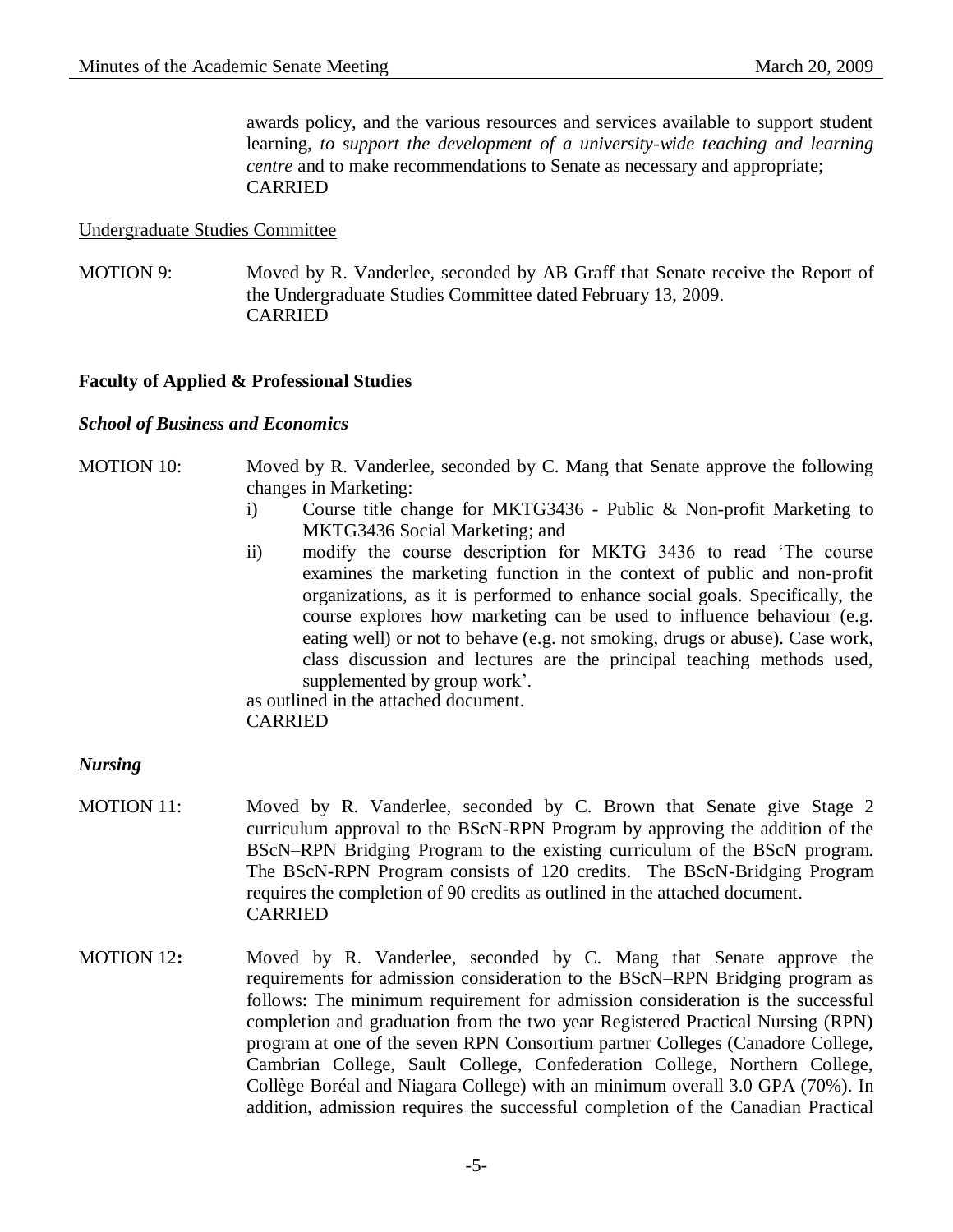Nurses Registration Examination (CPNRE) or proof of eligibility to write AND subsequently pass the CPNRE and registration or eligibility of registration with the College of Nurses of Ontario. Enrollment is limited and meeting the minimum requirements will not guarantee acceptance to the program. Applicants who are graduates from other PN programs will be considered if space is available. CARRIED

MOTION 13: Moved by R. Vanderlee, seconded by N. Brown that Senate approve the awarding of a maximum of 30 credits of advanced standing to applicants admitted to the BScN–RPN Bridging Program for their completed RPN diploma program. Advanced standing will be awarded as a block of 30 credits applicable only to the BScN-RPN Bridging Program. CARRIED

#### *Social Welfare*

- MOTION 14: Moved by R. Vanderlee, seconded by C. Mang that Senate approve the following changes to the Social Welfare curriculum:
	- i) add SWLF2006 Ideology and Social Welfare as a prerequisite to SWLF2007 – Poverty and Social Policy in Canada and add SWLF3105 and SWLF3107 as antirequisites;
	- ii) that SWLF2006 (Ideology and Social Welfare) and SWLF2007 (Poverty and Social Policy in Canada) become prerequisites for SWLF3505 (Social Change for Social Justice); and
	- iii) that SWLF3405 (Concepts of Wellness in First Nations Communities) be cross coded as NATI3405 (Concepts of Wellness in First Nations Communities), becoming SWLF/NATI3405 (Concepts of Wellness in First Nations Communities).

as outlined in the attached document. CARRIED

#### **Arts and Science**

#### *Biology*

# MOTION 15: Moved by R. Vanderlee, seconded by P. Nosko that Senate approve the following changes to the Biology curriculum:

- i) the addition of BIOL 4706, Literature Review and Seminar, to the Biology Curriculum and that BIOL 4706 be made a co-requisite course for BIOL 4995, Honours Thesis;
- ii) the addition of BIOL4437, Landscape Ecology;
- iii) the addition of BIOL4347, Chemistry in Life Sciences;
- iv) the addition of BIOL2346, Techniques in Forest Ecology and Management;
- v) approve the addition of BIOL3597, Immunology; and
- vi) the modification of the course description for BIOL3567, Ethnobotany, and that the course be cross-coded with the Native Studies Program.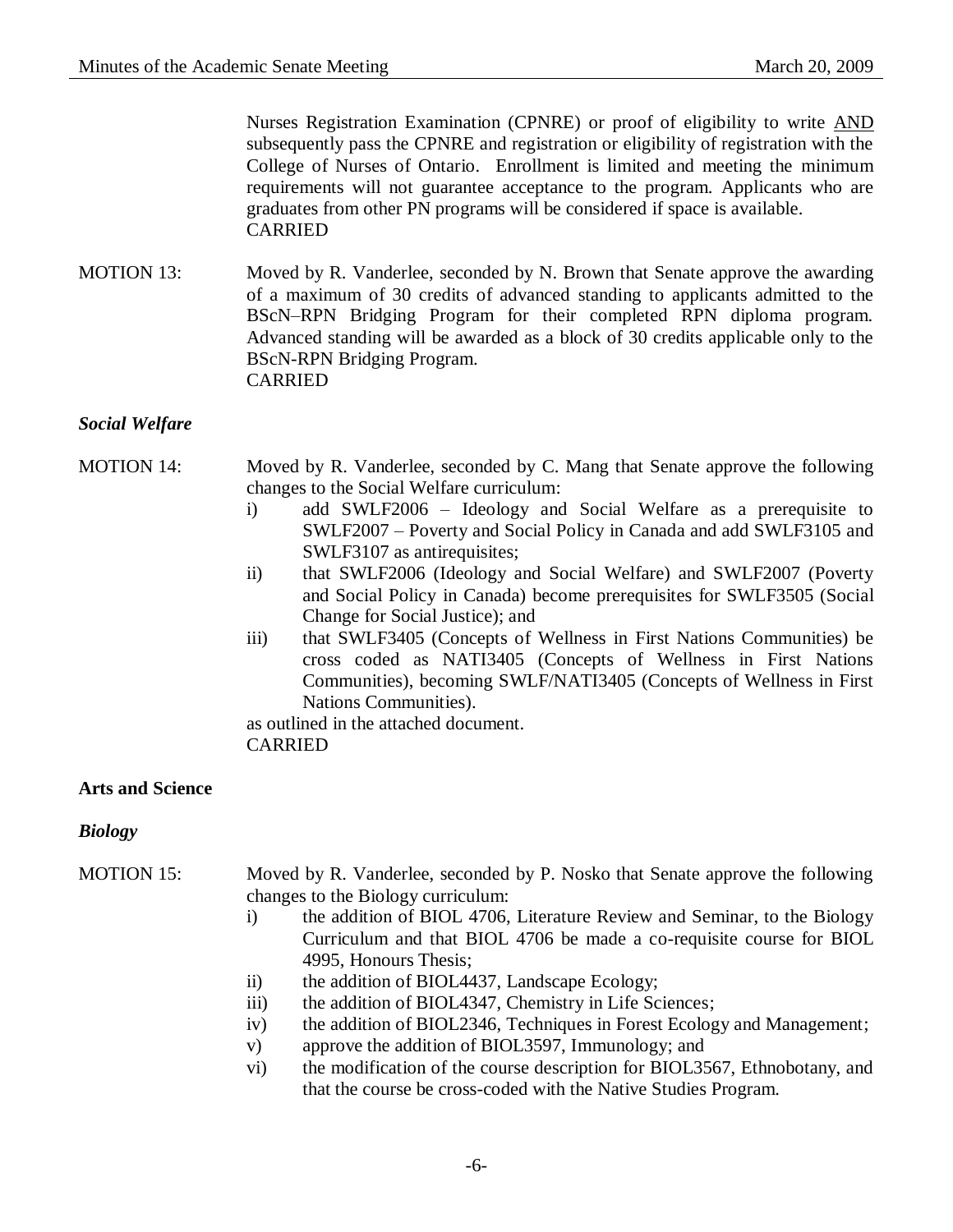as outlined in the attached document. CARRIED

## *Culture and the Arts Program*

# MOTION 16: Moved by R. Vanderlee, seconded by C. Cooper that Senate approve the following changes to the Cultural Studies curriculum:

- i) the addition of CULT2006, Visual Culture I, a 3-credit course;
- ii) the addition of CULT2007, Visual Culture II, a 3-credit course; and
- iii) that CULT2006 and CULT2007 be added as requirements for program completion and that the existing program requirement, "Thirty credits from the following courses, whose focus is on Culture" be modified to state, "Twenty-four credits from the following courses, whose focus is on Culture".

as outlined in the attached document. CARRIED

#### *History*

- MOTION 17: Moved by R. Vanderlee, seconded by F. Noël that Senate approve the following changes to the History curriculum:
	- i) the addition of a 3-credit course HIST3036 Topics in the History of Canadian Culture and Identity; and
	- ii) the deletion of HIST2615 and HIST2316 and HIST2326 as *anti-requisites* for HIST3416, War and Peace: The Making of the International System from 1648 to 1919, and HIST3417, War and Peace in the Twentieth Century.

as outlined in the attached document. CARRIED

#### *Geography*

# MOTION 18: Moved by R. Vanderlee seconded by J. Kovacs that Senate approve the addition of the following 3-credit courses to the Geography curriculum: i) GEOG3016 -Field and Laboratory Techniques in Physical Geography; and; ii) GEOG3027 - Spatial Statistics. as outlined in the attached document. CARRIED MOTION 19: Moved by R. Vanderlee, seconded by J. Kovacs that Senate approve the deletion of the following 3- credits courses from the Geography curriculum: i) the deletion of GEOG2016 - Field and Laboratory Techniques in Physical Geography; and ii) the deletion of GEOG2027, Quantitative Methods in Geography. as outlined in the attached document. CARRIED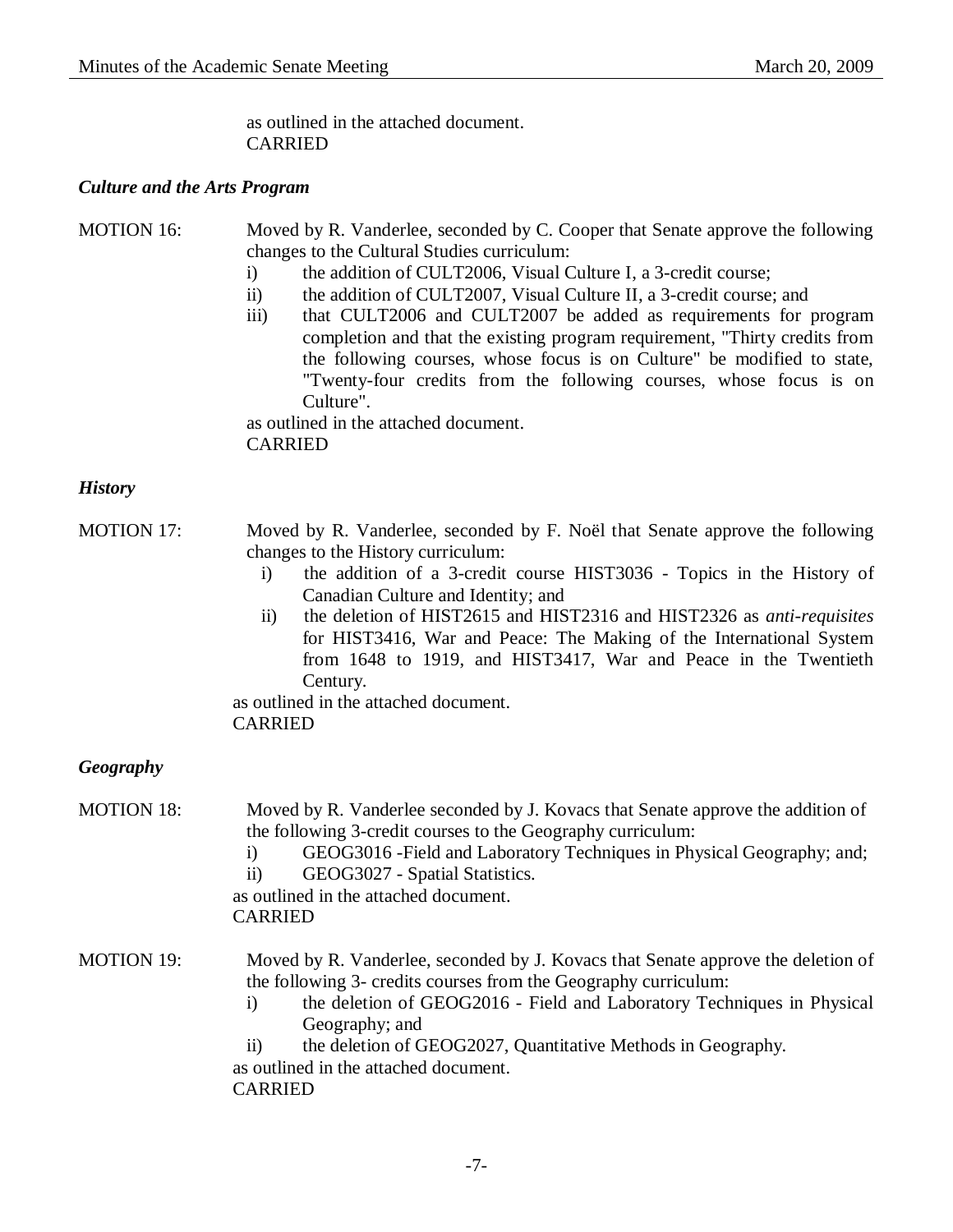## **Faculty of Education**

## *Additional Basic Qualifications*

MOTION 20: Moved by R. Vanderlee, seconded by R. Wideman that Senate approve the addition of the 6-credit course, EDUC4780, Education in the Senior Division – Religious Education, as outlined in the document. CARRIED

## *Physical and Health Education*

- MOTION 21: Moved by R. Vanderlee, seconded by G. Raymer that Senate approve changing the pre-requisite for PHED2106 Community Leadership Placement from PHED1006 Introduction to Physical Education to PHED1027 Physical Activity and Sport Leadership as outlined in the document. CARRIED
- MOTION 22: Moved by R. Vanderlee, seconded by G. Raymer **t**hat Senate approve that the minimum cut off average for consideration of admission into the Physical and Health Education Program be changed from 75% to 70%. CARRIED

# *Child and Family Studies*

- MOTION 23: Moved by R. Vanderlee, seconded by R. Wideman that Senate approve the addition of Child and Family Studies as a major offered with BEd Primary/Junior (Concurrent). CARRIED
- MOTION 24: Moved by R. Vanderlee, seconded by R. Wideman that Senate approve the requirements for admission consideration to the BA Child and Family Studies/BEd Primary/Junior (Concurrent) be restricted to ECE Graduates who meet the following criteria: the successful completion of a two year Early Childhood Education Diploma Program at a recognized CAAT with an minimum overall 3.0 GPA (70%). Enrollment is limited and meeting the minimum requirements will not guarantee acceptance to the program. CARRIED
- MOTION 24: Moved by R. Vanderlee, seconded by R. Wideman that Senate approve the awarding of a maximum of 32 credits of advanced standing to applicants admitted to the BA Child and Family Studies/BEd Primary/Junior (Concurrent) for their completed ECE diploma program. in the form of the normal 30 undergraduate credits plus two credits in Education courses. CARRIED